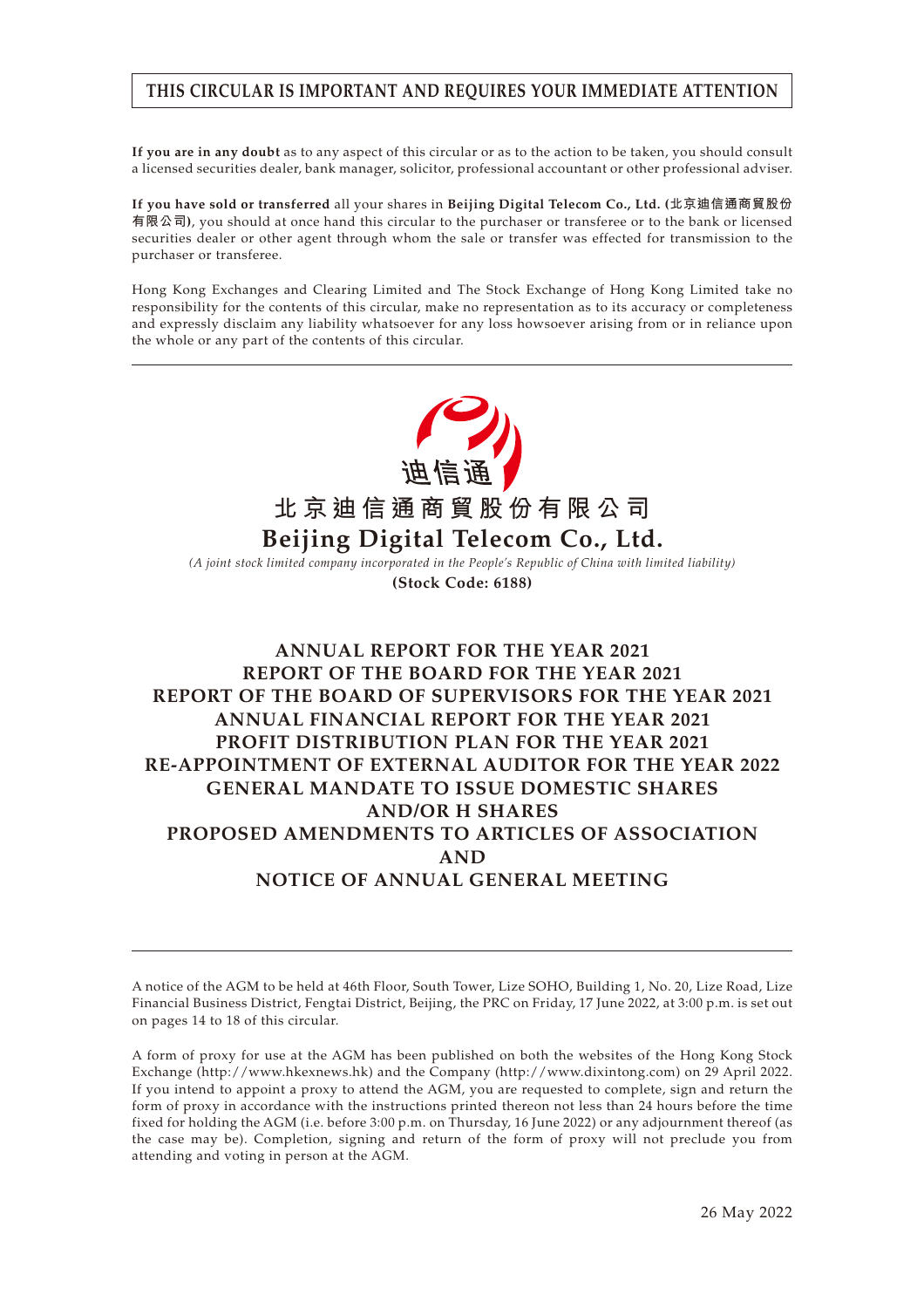# **CONTENTS**

## *Page*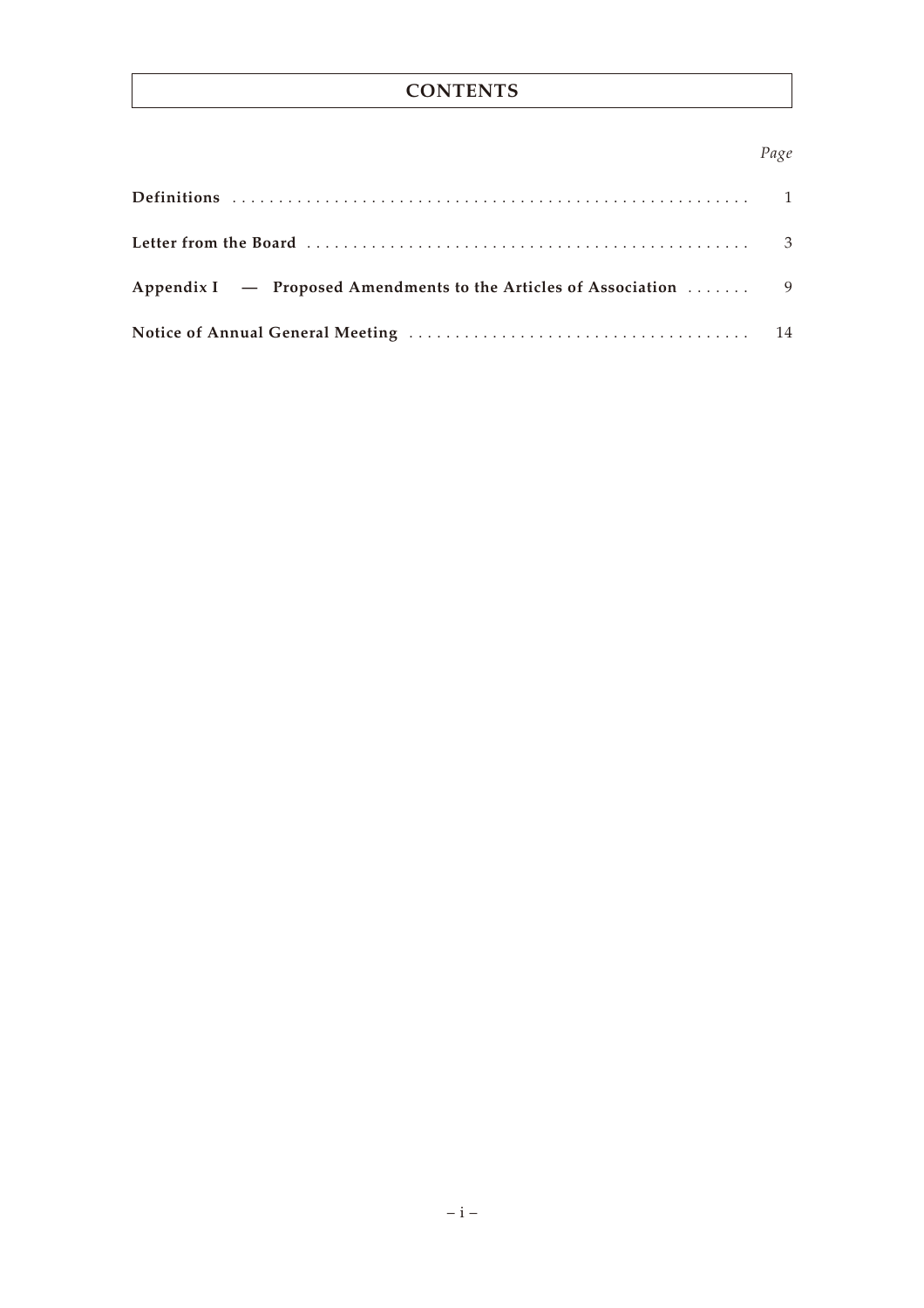*Unless the context otherwise requires, the following expressions in this circular shall have the following meanings:*

| "AGM"                                             | the annual general meeting for the year 2021 of the<br>Company to be held at 46th Floor, South Tower, Lize<br>SOHO, Building 1, No. 20, Lize Road, Lize Financial<br>Business District, Fengtai District, Beijing, the PRC on<br>Friday, 17 June 2022, at 3:00 p.m. and any<br>adjournment thereof (as the case may be); |
|---------------------------------------------------|--------------------------------------------------------------------------------------------------------------------------------------------------------------------------------------------------------------------------------------------------------------------------------------------------------------------------|
| "Amended and Restated<br>Articles of Association" | the amended and restated Articles of Association<br>incorporating and consolidating all the Proposed<br>Amendments, proposed to be adopted by the<br>Company at the AGM;                                                                                                                                                 |
| "Articles of Association"                         | the articles of association of the Company, as<br>amended, modified or otherwise supplemented from<br>time to time;                                                                                                                                                                                                      |
| "Board"                                           | the board of directors of the Company;                                                                                                                                                                                                                                                                                   |
| "Board of Supervisors"                            | the board of supervisors of the Company;                                                                                                                                                                                                                                                                                 |
| "Company"                                         | Beijing Digital Telecom Co., Ltd. (北京迪信通商貿股份<br>有限公司), a joint stock company incorporated in the<br>PRC with limited liability and whose H Shares are<br>listed on the Hong Kong Stock Exchange under stock<br>code of 6188;                                                                                             |
| "Director(s)"                                     | the director(s) of the Company;                                                                                                                                                                                                                                                                                          |
| "General Mandate"                                 | the general mandate to issue domestic shares and/or<br>H Shares of the Company representing up to the limit<br>of 20% of each of the total number of the domestic<br>shares and/or H Shares of the Company respectively<br>in issue as at the date of passing such resolution to<br>grant the general mandate;           |
| "H Share $(s)$ "                                  | the ordinary share(s) of the Company, with a par<br>value of RMB1.00 each, which are listed on the Hong<br>Kong Stock Exchange and traded in Hong Kong<br>dollars;                                                                                                                                                       |
| "Hong Kong"                                       | the Hong Kong Special Administrative Region of the<br>PRC;                                                                                                                                                                                                                                                               |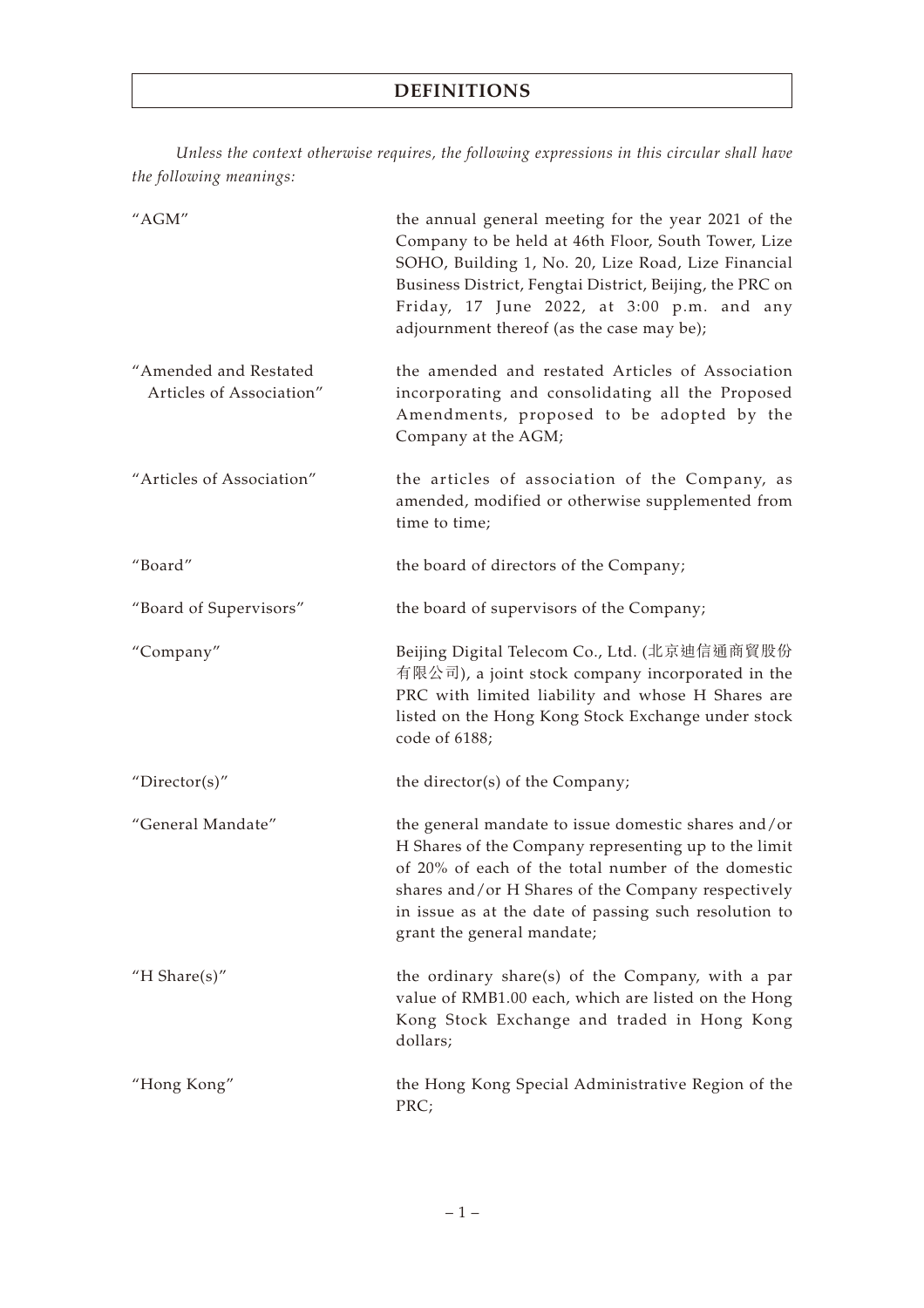# **DEFINITIONS**

| "Hong Kong Stock Exchange" | The Stock Exchange of Hong Kong Limited;                                                                                                                                                                     |
|----------------------------|--------------------------------------------------------------------------------------------------------------------------------------------------------------------------------------------------------------|
| "Latest Practicable Date"  | 19 May 2022, being the latest practicable date prior to<br>the printing of this circular for ascertaining certain<br>information referred to in this circular;                                               |
| "Listing Rules"            | the Rules Governing the Listing of Securities on The<br>Stock Exchange of Hong Kong Limited;                                                                                                                 |
| "PRC" or "China"           | the People's Republic of China, excluding, for the<br>purpose of this circular, the Hong Kong Special<br>Administrative Region of the PRC, the Macau Special<br>Administrative Region of the PRC and Taiwan; |
| "Proposed Amendments"      | the proposed amendments to the Articles of<br>Association as set out in Appendix I to this circular;                                                                                                         |
| "RMB"                      | Renminbi, the lawful currency of the PRC;                                                                                                                                                                    |
| " $SFO"$                   | the Securities and Futures Ordinance (Chapter 571 of<br>the Laws of Hong Kong);                                                                                                                              |
| "Shareholder(s)"           | the holder(s) of the Company's share(s); and                                                                                                                                                                 |
| "Supervisor(s)"            | the supervisor(s) of the Company.                                                                                                                                                                            |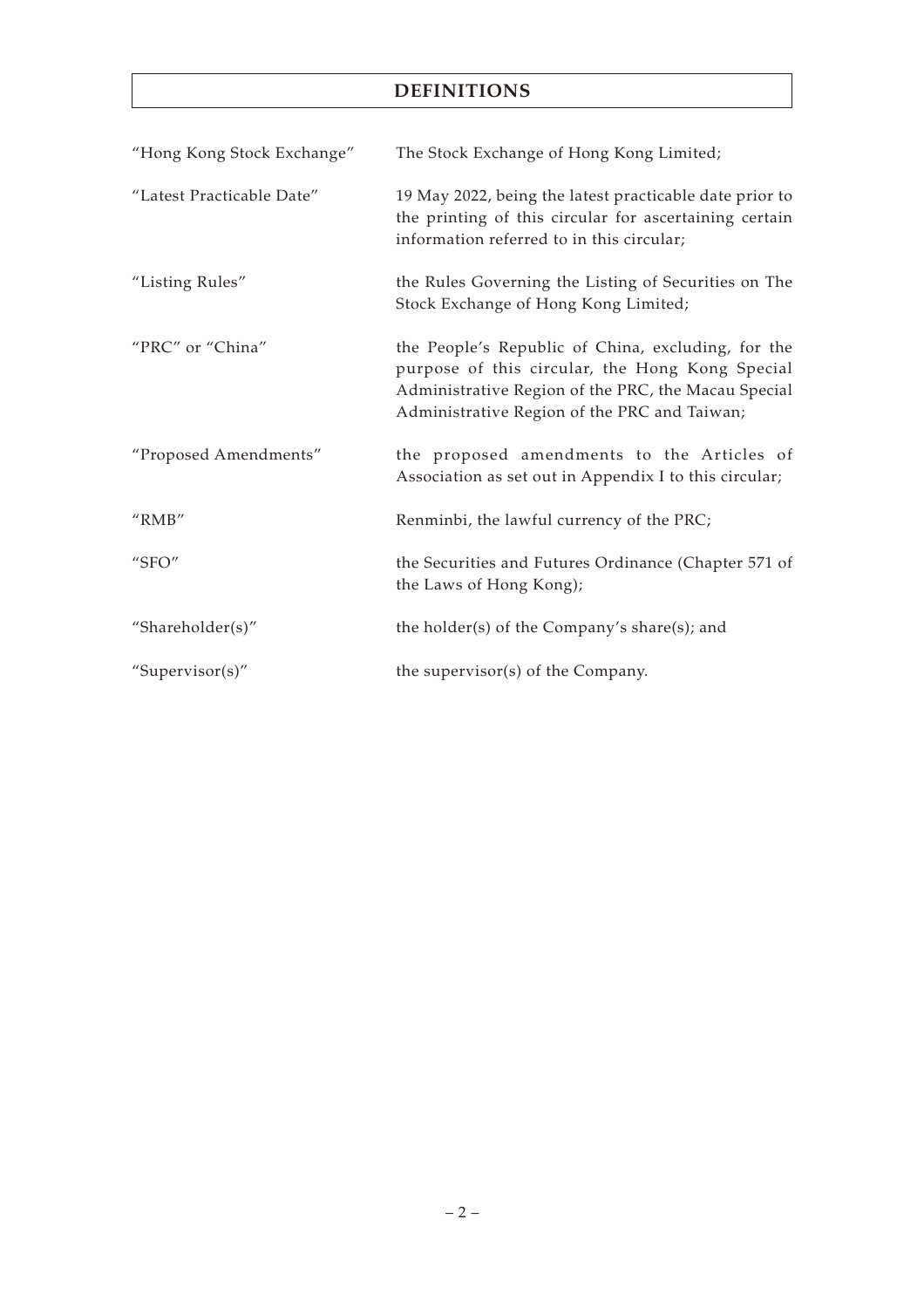

*(A joint stock limited company incorporated in the People's Republic of China with limited liability)* **(Stock Code: 6188)**

*Executive Directors:* Ms. Xu Jili *(Chairwoman)* Ms. Xu Liping Mr. Liu Donghai

*Non-executive Directors:* Mr. Xie Hui Mr. Jia Zhaojie Ms. Pan Anran

*Independent non-executive Directors:* Mr. Lv Tingjie Mr. Lv Pingbo Mr. Cai Chun Fai

*Registered Office:* No. 101, 4/F, C Yi'an Business Building 18 Building Yi'an Jiayuan, Beiwa West Haidian District, Beijing the PRC

*Principal Place of Business in Hong Kong:* Unit D, 16/F, MG Tower 133 Hoi Bun Road Kwun Tong Hong Kong

26 May 2022

*To the Shareholders*

Dear Sir or Madam,

## **ANNUAL REPORT FOR THE YEAR 2021 REPORT OF THE BOARD FOR THE YEAR 2021 REPORT OF THE BOARD OF SUPERVISORS FOR THE YEAR 2021 ANNUAL FINANCIAL REPORT FOR THE YEAR 2021 PROFIT DISTRIBUTION PLAN FOR THE YEAR 2021 RE-APPOINTMENT OF EXTERNAL AUDITOR FOR THE YEAR 2022 GENERAL MANDATE TO ISSUE DOMESTIC SHARES AND/OR H SHARES PROPOSED AMENDMENTS TO ARTICLES OF ASSOCIATION AND NOTICE OF ANNUAL GENERAL MEETING**

#### **INTRODUCTION**

The purpose of this circular is to give you notice of the AGM, which is set out on pages 14 to 18 of this circular and to provide you with information reasonably necessary to enable you to consider and vote for or against certain of the resolutions to be proposed at the AGM as described below.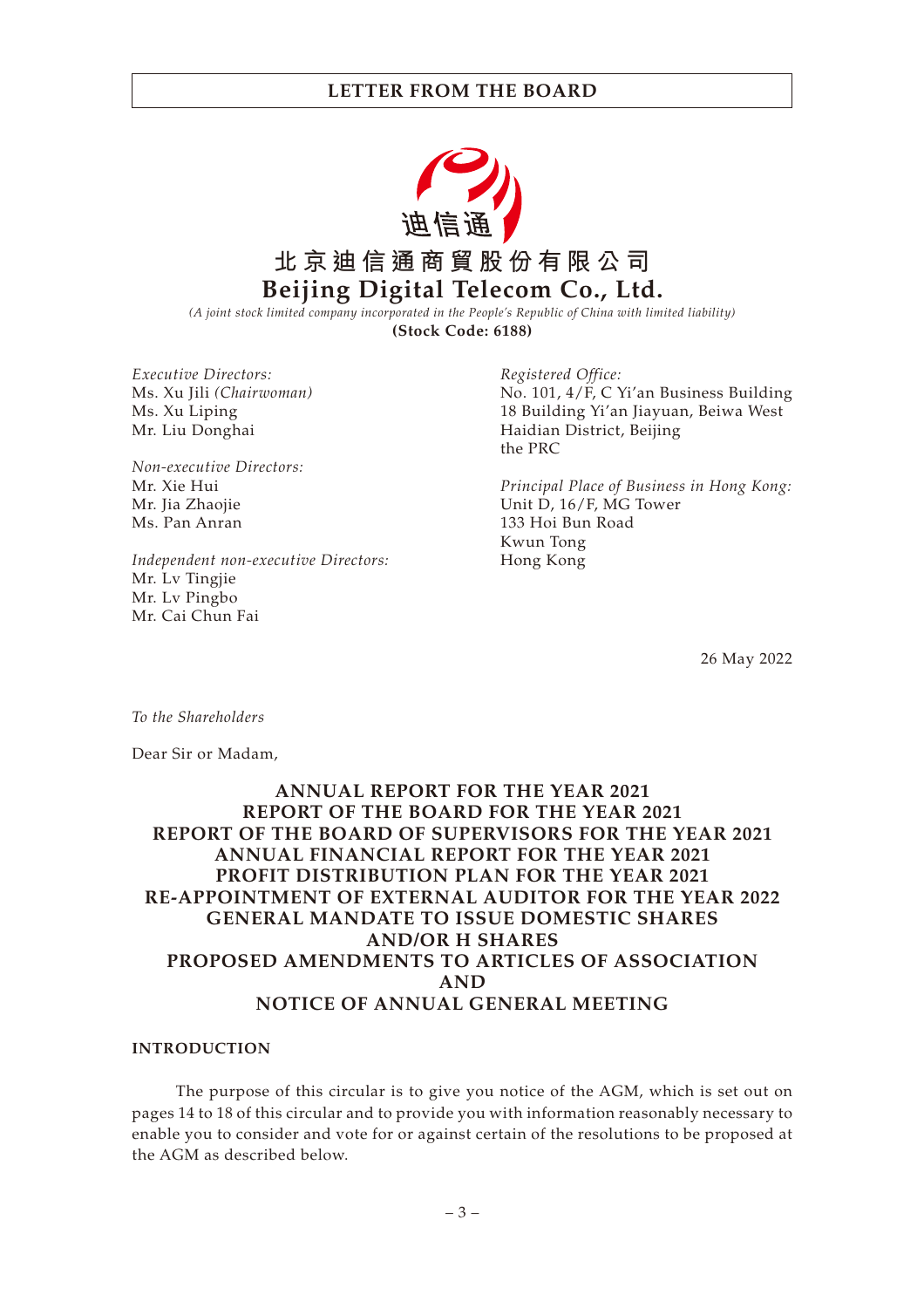At the AGM, ordinary resolutions will be proposed to *(inter alia)* (i) consider and approve the annual report of the Company for the year 2021; (ii) consider and approve the report of the Board for the year 2021; (iii) consider and approve the report of the Board of Supervisors for the year 2021; (iv) consider and approve the annual financial report of the Company for the year 2021; (v) consider and approve the profit distribution plan of the Company for the year 2021; and (vi) consider and approve the re-appointment of the external auditor for the year 2022. Special resolutions will be proposed to (vii) grant a General Mandate to the Board to issue, allot and deal with additional domestic shares not exceeding 20% of the domestic shares in issue of the Company and additional H Shares not exceeding 20% of the H Shares in issue; and (viii) consider and approve the proposed amendments to the Articles of Association.

### **(I) ANNUAL REPORT FOR THE YEAR 2021**

An ordinary resolution will be proposed at the AGM to approve the 2021 annual report of the Company. Please refer to the 2021 annual report of the Company which was published on both the websites of the Hong Kong Stock Exchange and the Company on 25 May 2022.

#### **(II) REPORT OF THE BOARD FOR THE YEAR 2021**

An ordinary resolution will be proposed at the AGM to approve the report of the Board for the year 2021. The full text of the report of the Board for the year 2021 is set out in the 2021 annual report of the Company which was published on both the websites of the Hong Kong Stock Exchange and the Company on 25 May 2022.

### **(III) REPORT OF THE BOARD OF SUPERVISORS FOR THE YEAR 2021**

An ordinary resolution will be proposed at the AGM to approve the report of the Board of Supervisors for the year 2021. The full text of the report of the Board of Supervisors for the year 2021 is set out in the 2021 annual report of the Company which was published on both the websites of the Hong Kong Stock Exchange and the Company on 25 May 2022.

### **(IV) ANNUAL FINANCIAL REPORT FOR THE YEAR 2021**

An ordinary resolution will be proposed at the AGM to approve the annual financial report of the Company for the year 2021. The main content of the annual financial report for the year 2021 is set out in the 2021 annual report of the Company which was published on both the websites of the Hong Kong Stock Exchange and the Company on 25 May 2022.

### **(V) PROFIT DISTRIBUTION PLAN FOR THE YEAR 2021**

An ordinary resolution will be proposed at the AGM to approve the profit distribution plan of the Company for the year 2021.

To guarantee the Company's normal production and operation, enhance its ability to resist risks, achieve a sustained, stable and healthy development and better safeguard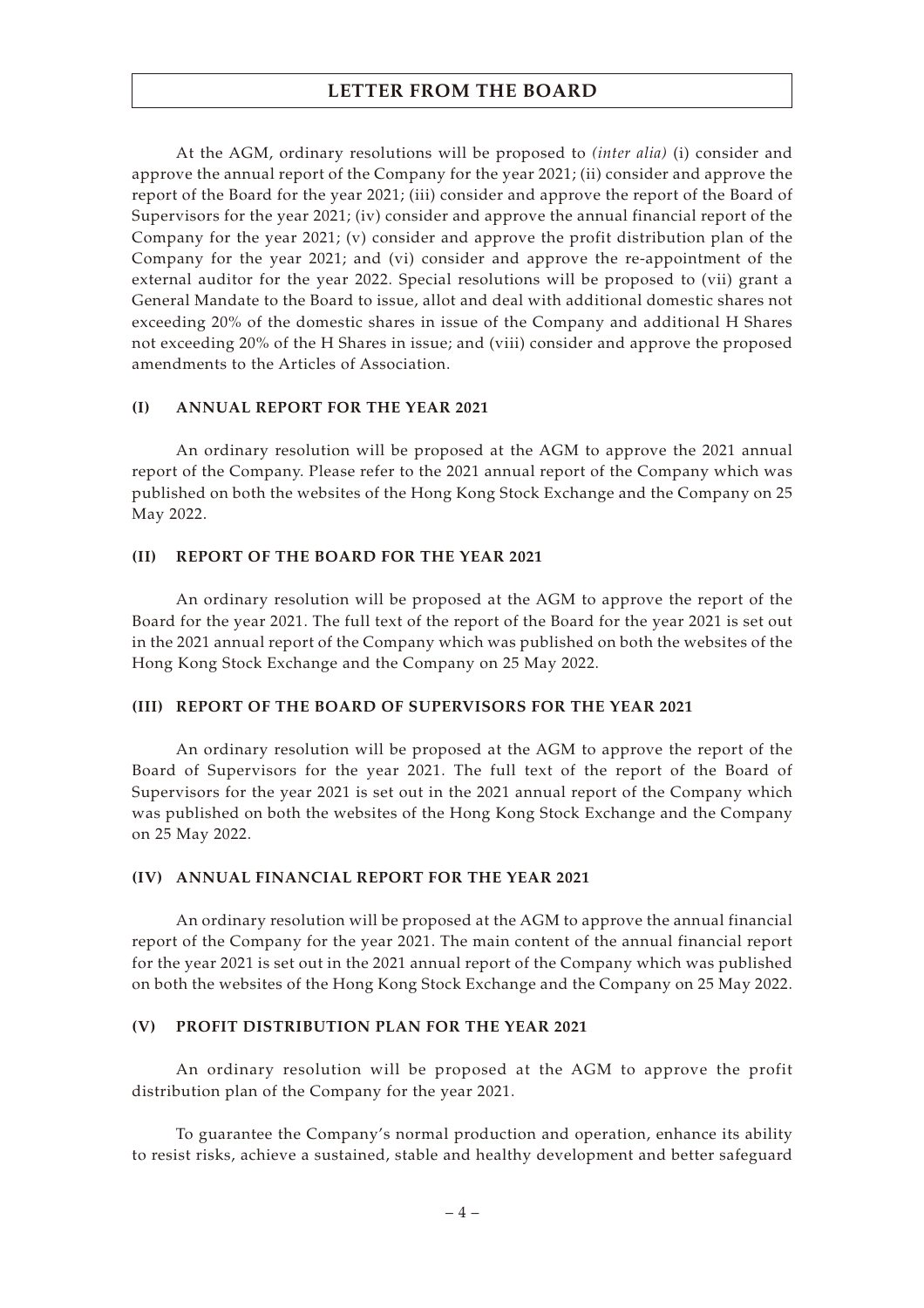the long-term interests of all Shareholders, the Board does not propose profit distribution and capitalisation of capital reserve for the year after taking into consideration the Company's actual situation. The Company's undistributed profit is used to supplement the Company's current capital.

### **(VI) RE-APPOINTMENT OF EXTERNAL AUDITOR FOR THE YEAR 2022**

An ordinary resolution will be proposed at the AGM to approve the re-appointment of Ernst & Young as the Company's external auditor for the year 2022 and the authorization to the Board to determine the auditor's remunerations.

## **(VII) GENERAL MANDATE TO ISSUE DOMESTIC SHARES AND/OR H SHARES**

To ensure that flexibility and discretion are given to the Directors to issue new shares when they think desirable, the Company proposes to grant a General Mandate to the Directors to issue, allot and otherwise deal with additional domestic shares and/or H Shares of the Company representing up to the limit of 20% of each of the total number of the domestic shares and/or H Shares respectively in issue on the date of passing such resolution to grant the General Mandate. Any exercise of the power by the Directors under the General Mandate shall comply with the relevant requirements of the Listing Rules, the Articles of Association and the applicable laws and regulations of PRC. For details of the General Mandate, please refer to the notice of the AGM, which is included in this circular.

As at the Latest Practicable Date, the Company had in issue 337,700,000 domestic shares and 394,760,400 H Shares. Subject to the passing of the resolutions for the granting of a General Mandate, the Company would be allowed to allot, issue and deal with up to a maximum of 67,540,000 domestic shares and 78,952,080 H Shares on the basis that no further domestic shares and H Shares will be issued prior to the AGM.

The Directors wish to state that they have no immediate plan to issue any new shares pursuant to the General Mandate.

## **(VIII) PROPOSED AMENDMENTS TO THE ARTICLES OF ASSOCIATION**

Reference is made to the announcement of the Company dated 29 April 2022 in relation to the proposed amendments to the Articles of Association. The reasons for the Proposed Amendments are principally to (i) bring the Articles of Association in line with the relevant requirements of the applicable laws of the PRC and the Listing Rules; and (ii) make some other housekeeping changes.

The major changes brought about by the Proposed Amendments are set out below:

1. to provide that where the laws, administrative regulations, departmental rules, normative documents and the relevant stock exchange or the regulatory body in the place where the shares of the Company are listed have provisions on the period of closure of register prior to a general meeting or the record date for determining entitlements to dividend distribution, such provisions shall prevail;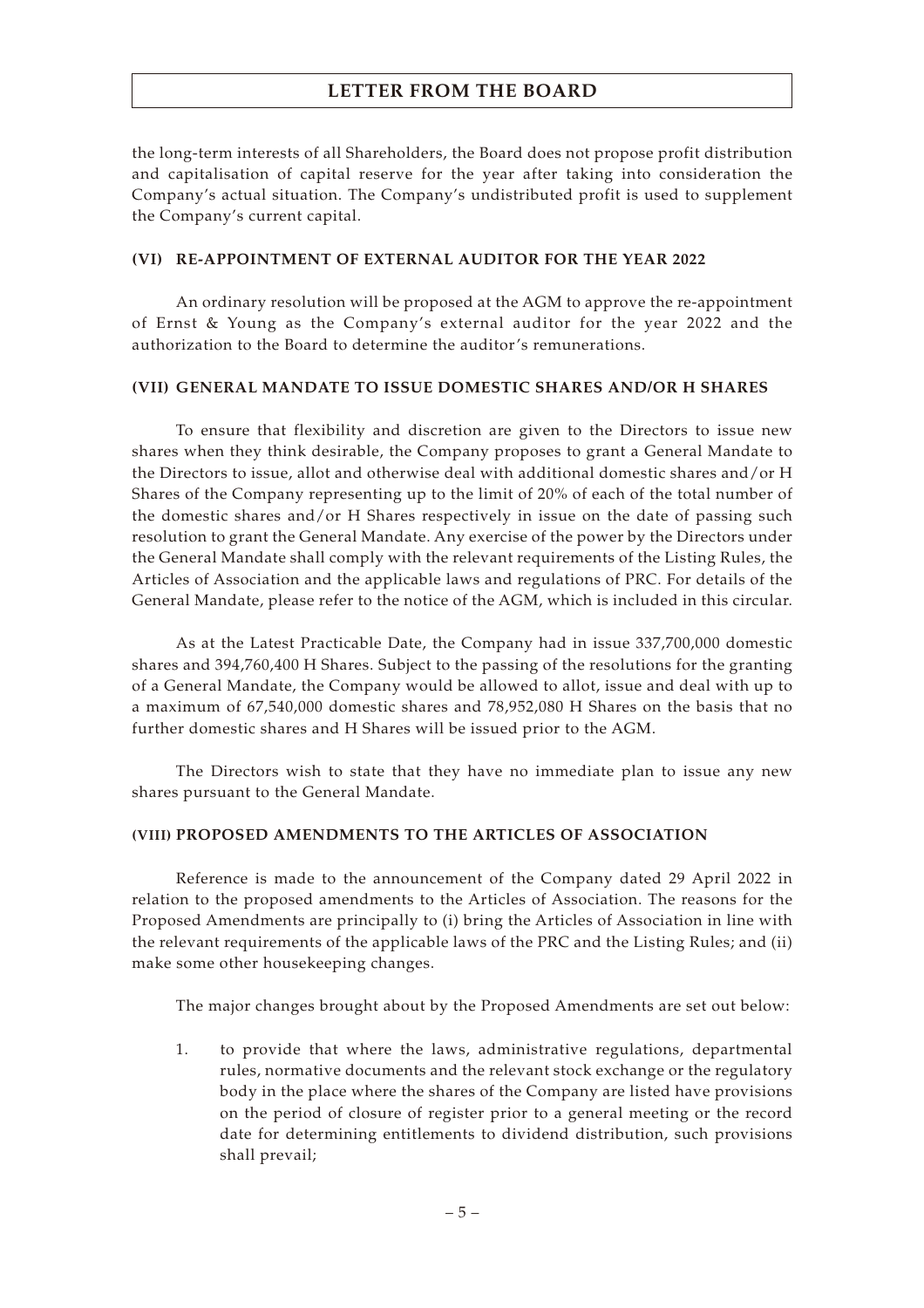- 2. to provide that subject to the rules of the relevant stock exchange or regulatory body where the Company's shares are listed or other applicable laws and regulations, the Company may suspend the registration of transfer of all or any class of shares at the time and period specified by the Board from time to time, but the period of suspension of the registration of share transfers shall not exceed 30 days in each year (or such longer period as the shareholders may determine by ordinary resolution, but such longer period shall not be extended beyond 30 days);
- 3. to provide that the Company shall make available the register of Shareholders at its Hong Kong office for inspection, free of charge, by the public and Shareholders in accordance with requirements of the Listing Rules, except when the Company suspends the registration of share transfers in accordance with the Articles of Association, in which case the Company is not required to make available the register of Shareholders for inspection by the public and Shareholders free of charge during such period of suspension of the registration of share transfers;
- 4. to provide that when the Company convenes the annual general meeting, written notices of the meeting shall be provided in no less than 21 calendar days prior to the date of the meeting to notify all the Shareholders registered in the register of shares with respect to the matters to be considered, and the date and the place of the meeting. A written notice shall be given in no less than 15 calendar days prior to the convening of the extraordinary general meeting;
- 5. to provide that where a Shareholder is a legal entity, it is entitled to appoint a person to represent such legal entity to attend and vote at the Shareholders' meetings;
- 6. to provide that if a Shareholder is a recognized clearing house (or its nominee), it may, as it sees fit, appoint one or more persons as its proxy(ies) to attend and vote at any Shareholders' meeting or class meeting or creditors meeting. However, if more than one person is appointed, the proxy form shall specify the number and class of the shares relating to each such proxy. Such proxy may exercise the rights of the recognized clearing house (or its nominee) which shall be equivalent to the rights enjoyed by other Shareholders, including the right to speak and vote, as if it is an individual shareholder of the Company;
- 7. to provide that all Shareholders shall have the right to speak and vote at the general meetings, except when any Shareholder should waive his/her voting right on a particular matter, or is restricted to vote only for or against the matter, in accordance with the Listing Rules, in which case such Shareholder should waive his/her voting right or abstain from voting in accordance with the provisions therein;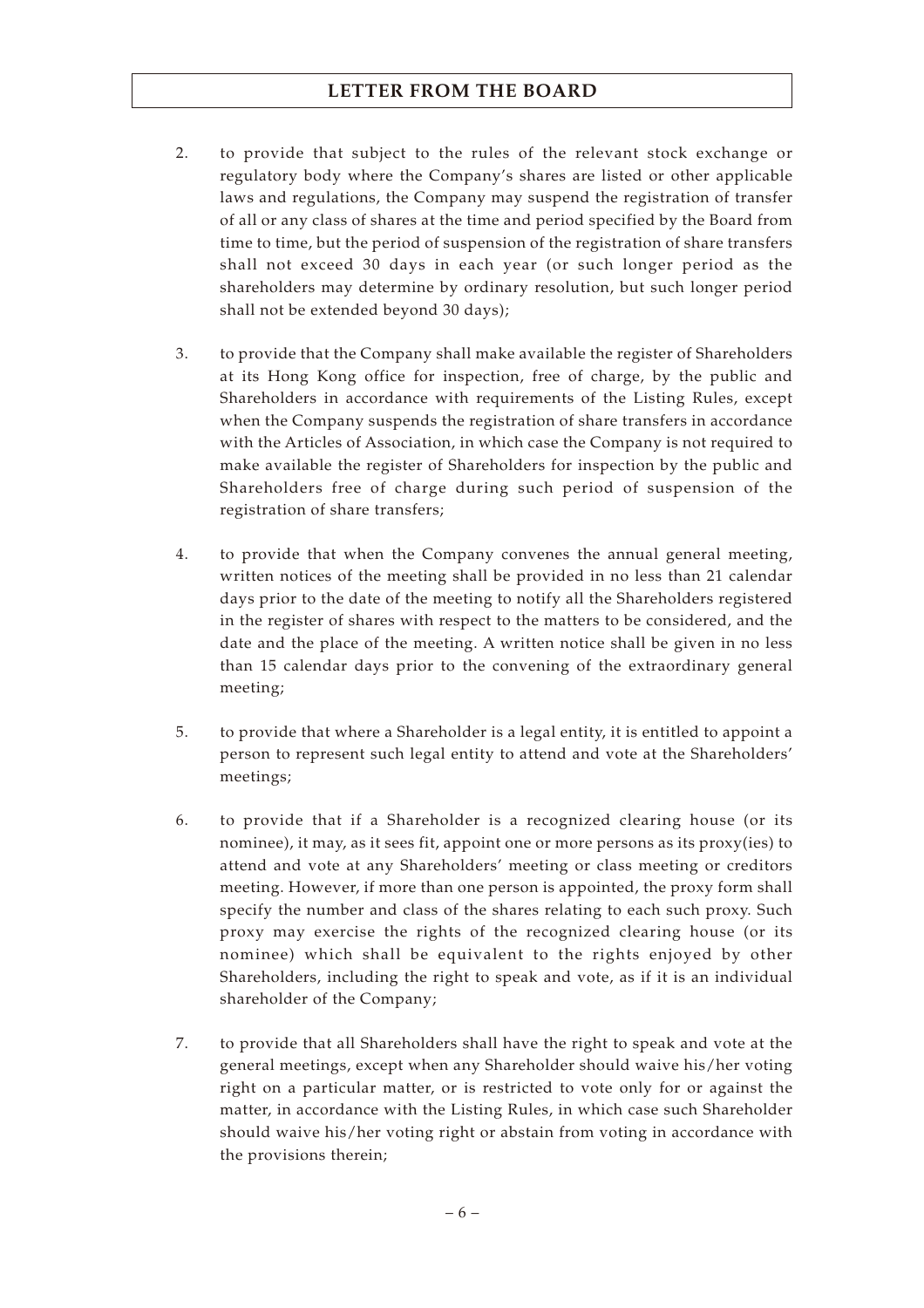- 8. to provide that Shareholder(s), individually or jointly holding an aggregate of 10% or more of the shares carrying the right to vote at the meeting shall sign one or more written requests of the same form stating the object of the meeting and requesting that the Board convene an extraordinary general meeting or a class meeting thereof and add resolutions to a meeting agenda;
- 9. to provide that the remuneration of an accounting firm or the manner in which such firm is to be compensated shall be decided by the Shareholders' meeting by ordinary resolution;
- 10. to provide that the Shareholders' meeting shall decide to retain, remove or discontinue the retention of an accounting firm by ordinary resolution; and
- 11. to replace "General Manager" and "deputy general manager" with "President" and "executive president" respectively throughout the Articles of Association.

The Company has been advised by its legal advisers that the Proposed Amendments are not inconsistent with the requirements of the Listing Rules and the laws of the PRC respectively. The Company also confirms that there is nothing unusual about the Proposed Amendments for a company listed on the Stock Exchange.

The Board proposed to put forward to the Shareholders at the AGM a special resolution to approve the Proposed Amendments and to adopt the Amended and Restated Articles of Association in the form to be tabled at the AGM in substitution for, and to the exclusion of, the existing Articles of Association. For details of the Proposed Amendments, please refer to Appendix I of this circular.

#### **2021 ANNUAL GENERAL MEETING**

A notice of the AGM to be held at 46th Floor, South Tower, Lize SOHO, Building 1, No. 20, Lize Road, Lize Financial Business District, Fengtai District, Beijing, the PRC on Friday, 17 June 2022, at 3:00 p.m. has been published on both the websites of the Hong Kong Stock Exchange (http://www.hkexnews.hk) and the Company (http://www.dixintong.com) on 29 April 2022 and is set out on pages 14 to 18 of this circular for the Shareholders' reference.

In order to determine the Shareholders who are entitled to attend the AGM, the Company's register of holders of H Shares will be closed from Wednesday, 18 May 2022 to Friday, 17 June 2022 (both days inclusive), during which period no transfer of H Shares will be effected. Holders of H Shares whose names appear on the Company's register of members on Friday, 17 June 2022 are entitled to attend the AGM. In order to determine the entitlement to attend the AGM, all transfer forms and share certificates must be lodged with the Company's H Share registrar, Computershare Hong Kong Investor Services Limited at Shops 1712–1716, 17th Floor, Hopewell Centre, 183 Queen's Road East, Wanchai, Hong Kong, not later than 4:30 p.m. on Tuesday, 17 May 2022.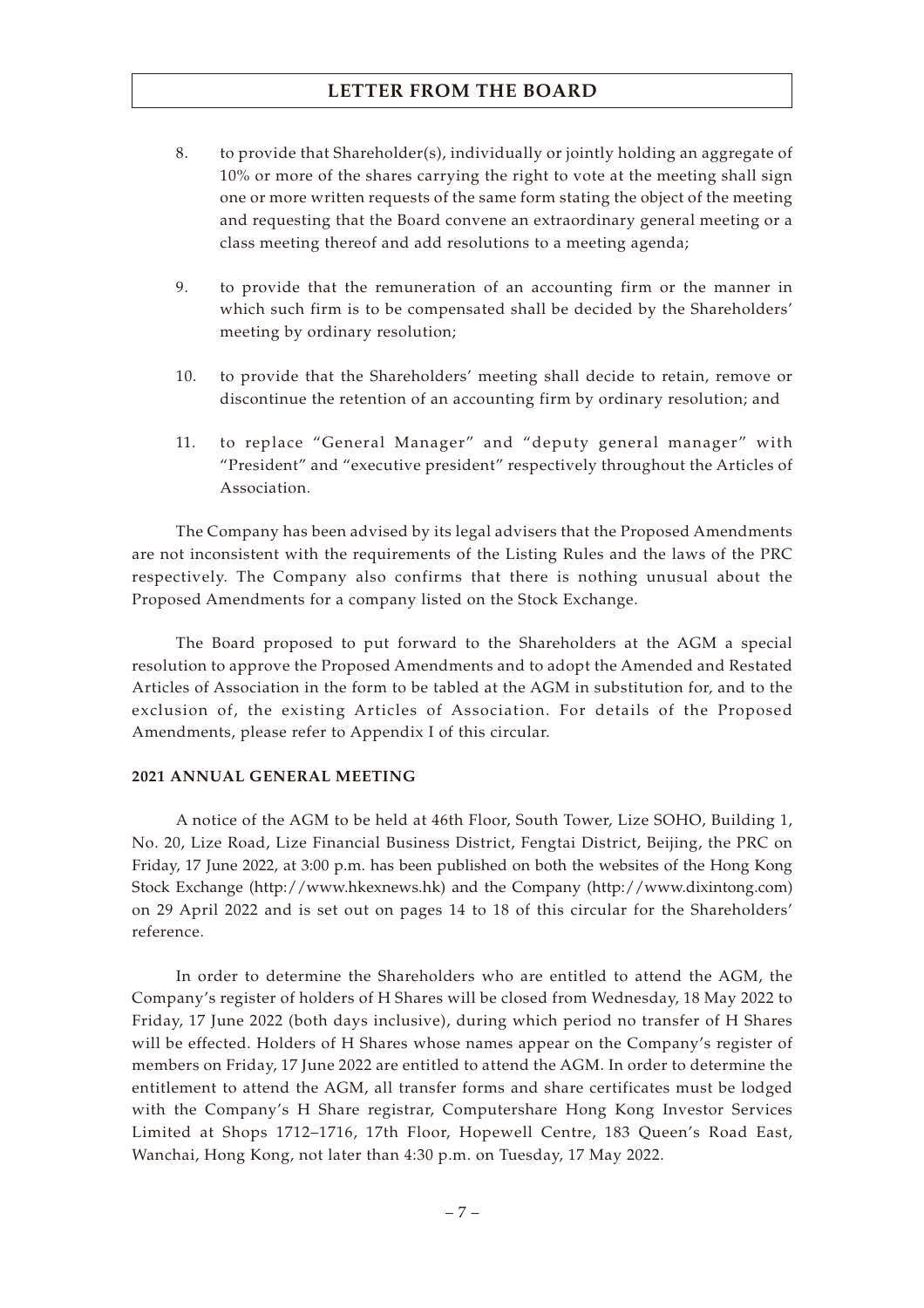A form of proxy for use at the AGM has been published on both the websites of the Hong Kong Stock Exchange (http://www.hkexnews.hk) and the Company (http://www.dixintong.com) on 29 April 2022. If you intend to appoint a proxy to attend the AGM, you are requested to complete, sign and return the form of proxy in accordance with the instructions printed thereon not less than 24 hours before the time fixed for holding the AGM (i.e. before 3:00 p.m. on Thursday, 16 June 2022) or any adjournment thereof (as the case may be). Completion, signing and return of the form of proxy will not preclude you from attending and voting in person at the AGM.

The proxy form is intended to be used for the resolutions specified in the notice of the AGM.

### **LISTING RULES REQUIREMENT**

According to Rule 13.39(4) of the Listing Rules, apart from certain exceptions, any vote of Shareholders at a general meeting must be taken by poll. All resolutions at the AGM will be taken by way of poll. An announcement on the poll vote results will be published on the websites of the Hong Kong Stock Exchange (http://www.hkexnews.hk) and the Company (http://www.dixintong.com) respectively by the Company after the AGM in the manner prescribed under the Listing Rules.

### **RESPONSIBILITY STATEMENT**

This circular, for which the Directors collectively and individually accept full responsibility, includes particulars given in compliance with the Listing Rules for the purpose of giving information with regard to the Company. The Directors, having made all reasonable enquiries, confirm that to the best of their knowledge and belief, the information contained in this circular is accurate and complete in all material respects and not misleading or deceptive, and there are no other matters the omission of which would make any statement herein or this circular misleading.

#### **RECOMMENDATION**

The Board believes that the proposals mentioned above are in the interests of the Company and the Shareholders as a whole. Accordingly, the Board recommends that all Shareholders vote in favour of the relevant resolutions to be proposed at the AGM as set out in the notice of the AGM.

> Yours faithfully, By order of the Board **Beijing Digital Telecom Co., Ltd. XU Jili** *Chairwoman*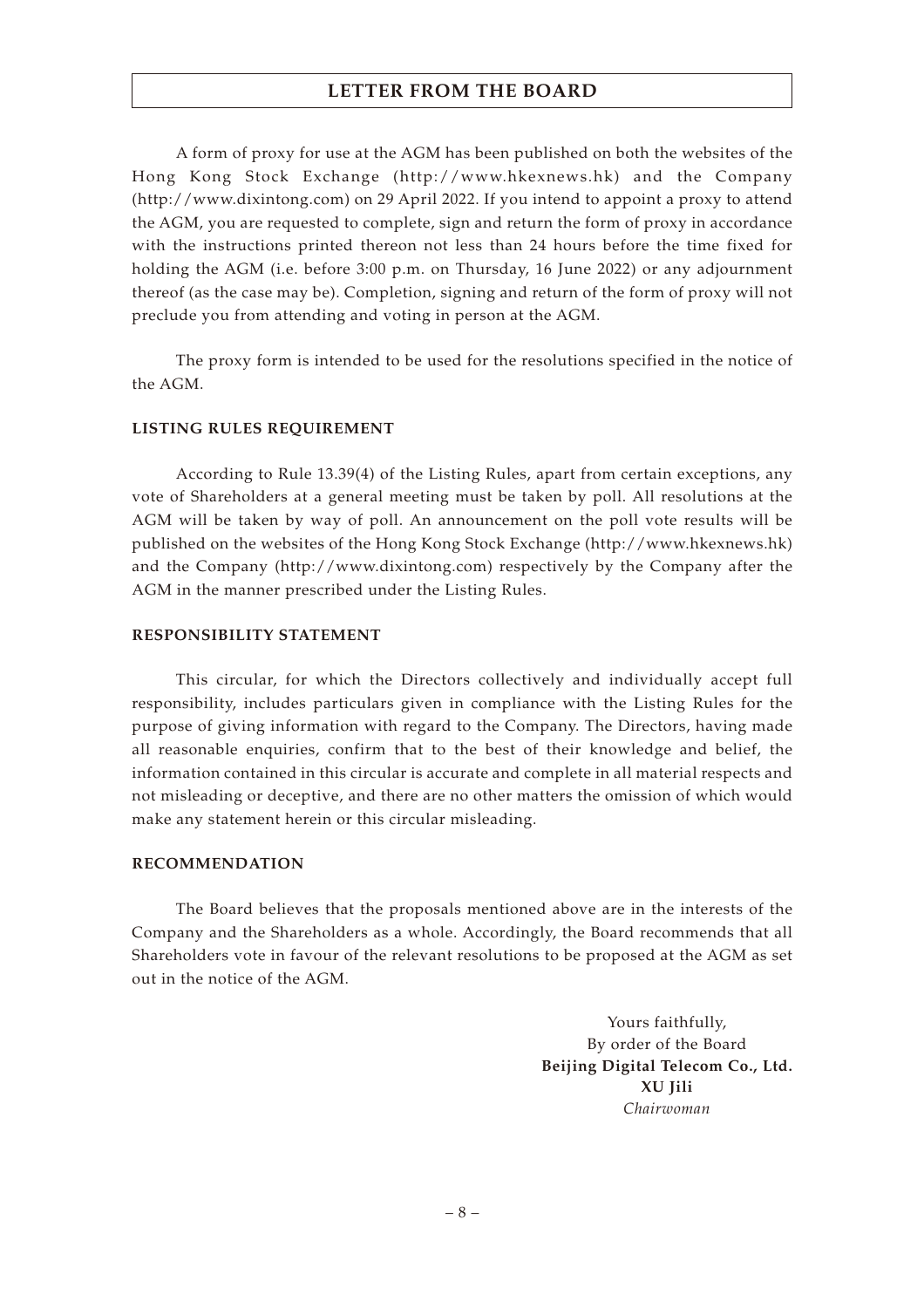The details of the Proposed Amendments are as follows (shown with strikethrough to denote text to be deleted and underline to denote text to be added):

*Note: The Amended and Restated Articles of Association are prepared in both Chinese and English versions. In the case of any discrepancies between these versions, the Chinese version last approved by and registered with company registration authority shall prevail.*

| Clause No.                                                                                                                                                                                                                     | Proposed amendments to the existing Articles of Association                                                                                                                                                                                                                                                                                                                                                                                                                                                                                                                                                                                                                                                                                                                                                                                                                                                                                                                                                                                                                                                                                                                                                                                                           |
|--------------------------------------------------------------------------------------------------------------------------------------------------------------------------------------------------------------------------------|-----------------------------------------------------------------------------------------------------------------------------------------------------------------------------------------------------------------------------------------------------------------------------------------------------------------------------------------------------------------------------------------------------------------------------------------------------------------------------------------------------------------------------------------------------------------------------------------------------------------------------------------------------------------------------------------------------------------------------------------------------------------------------------------------------------------------------------------------------------------------------------------------------------------------------------------------------------------------------------------------------------------------------------------------------------------------------------------------------------------------------------------------------------------------------------------------------------------------------------------------------------------------|
| 9, 40(2), 40(4),<br>$60(5)$ , 66, 71(5),<br>$104(9)$ , 107, 118,<br>119, 120, 121, 122,<br>$125, 127(2)$ ,<br>127(3), 131, 132,<br>133, 134, 135, 136,<br>137, 138, 139, 140,<br>141, 142, 144(1),<br>146, 169, 192(1),<br>194 | replacing "General Manager" with "President"                                                                                                                                                                                                                                                                                                                                                                                                                                                                                                                                                                                                                                                                                                                                                                                                                                                                                                                                                                                                                                                                                                                                                                                                                          |
| $104(9)$ , $119(6)$ , $194$                                                                                                                                                                                                    | replacing "deputy general manager" with "executive president"                                                                                                                                                                                                                                                                                                                                                                                                                                                                                                                                                                                                                                                                                                                                                                                                                                                                                                                                                                                                                                                                                                                                                                                                         |
| 50                                                                                                                                                                                                                             | Within 30 days from the date of Shareholders' Meeting or 5 days<br>from the record date for the Company's distribution of<br>dividends, no change shall be made in the register of<br>shareholders as a result of transfer of shares.<br>Where the laws, administrative regulations, departmental rules,<br>normative documents and the relevant stock exchange or the<br>regulatory body in the place where the shares of the Company<br>are listed have provisions on the period of closure of register<br>prior to a general meeting or the record date for determining<br>entitlements to dividend distribution, such provisions shall<br>prevail.<br>Subject to the rules of the relevant stock exchange or regulatory<br>body where the Company's shares are listed or other applicable<br>laws and regulations, the Company may suspend the<br>registration of transfer of all or any class of shares at the time<br>and period specified by the Board of Directors from time to time,<br>but the period of suspension of the registration of share<br>transfers shall not exceed 30 days in each year (or such longer<br>period as the shareholders may determine by ordinary<br>resolution, but such longer period shall not be extended beyond<br>30 days). |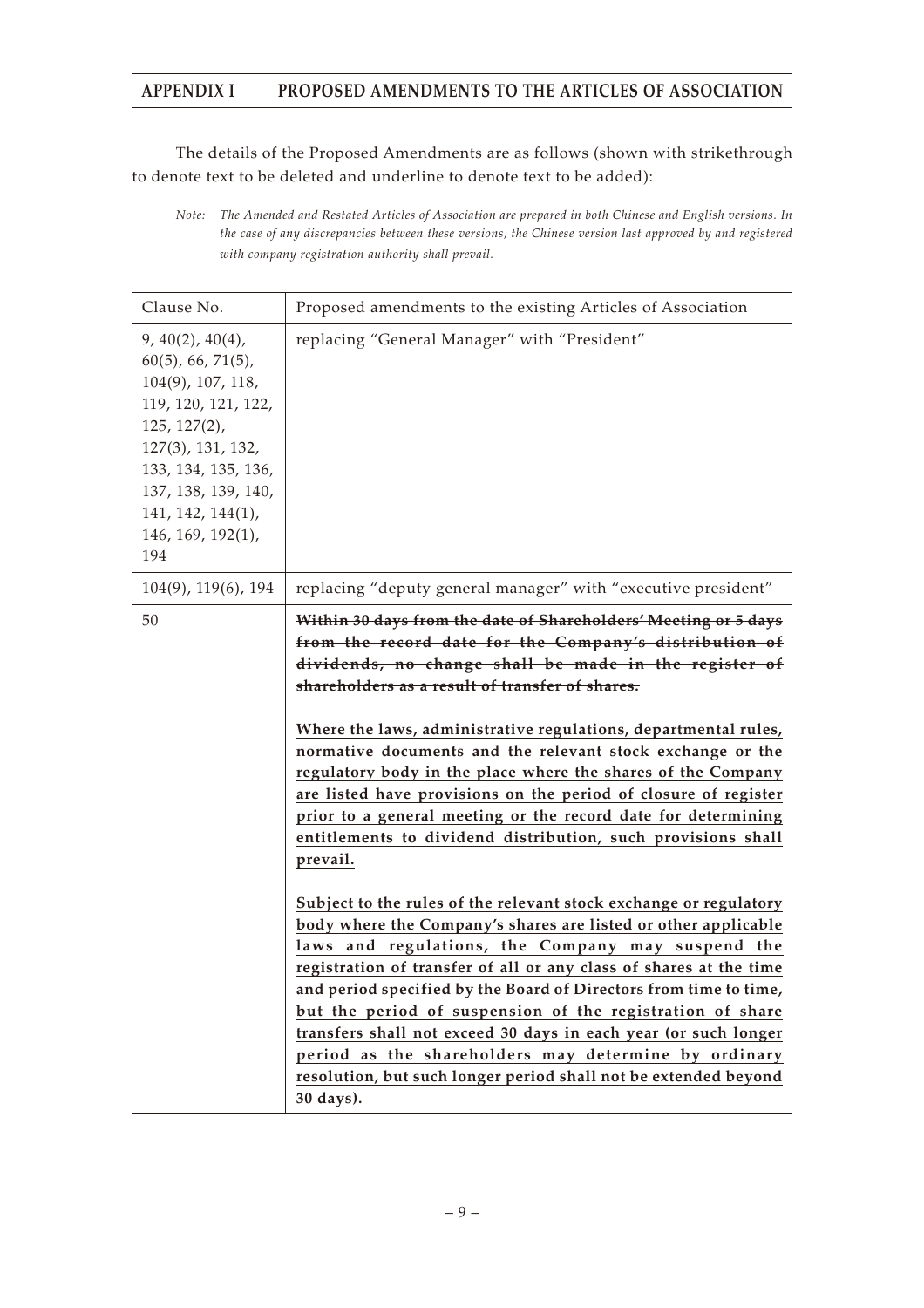| Clause No. | Proposed amendments to the existing Articles of Association                                                                                                                                                                                                                                                                                                                                                                                                                                                                                                                                                                                                                                                                                                                                                                             |
|------------|-----------------------------------------------------------------------------------------------------------------------------------------------------------------------------------------------------------------------------------------------------------------------------------------------------------------------------------------------------------------------------------------------------------------------------------------------------------------------------------------------------------------------------------------------------------------------------------------------------------------------------------------------------------------------------------------------------------------------------------------------------------------------------------------------------------------------------------------|
| 60         | The Company's shareholders of ordinary shares shall enjoy the<br>following rights:                                                                                                                                                                                                                                                                                                                                                                                                                                                                                                                                                                                                                                                                                                                                                      |
|            |                                                                                                                                                                                                                                                                                                                                                                                                                                                                                                                                                                                                                                                                                                                                                                                                                                         |
|            | (5) the right to be provided with relevant information in<br>accordance with provisions of these Articles of Association,<br>including:                                                                                                                                                                                                                                                                                                                                                                                                                                                                                                                                                                                                                                                                                                 |
|            | 1.<br>to obtain a copy of these Articles of Association,<br>subject to payment of the cost;                                                                                                                                                                                                                                                                                                                                                                                                                                                                                                                                                                                                                                                                                                                                             |
|            | 2.<br>to inspect and to make duplicate copies, subject to<br>payment at a reasonable charge, of the followings:                                                                                                                                                                                                                                                                                                                                                                                                                                                                                                                                                                                                                                                                                                                         |
|            | (1)<br>all part of the register of shareholders;                                                                                                                                                                                                                                                                                                                                                                                                                                                                                                                                                                                                                                                                                                                                                                                        |
|            |                                                                                                                                                                                                                                                                                                                                                                                                                                                                                                                                                                                                                                                                                                                                                                                                                                         |
|            | The Company shall make available the documents mentioned in<br>Clauses (1) to (7) other than Clause (2) above and other applicable<br>documents at its Hong Kong office for inspection, free of charge,<br>by the public and shareholders in accordance with requirements<br>of the Rules Governing the Listing of Securities on the Hong Kong<br>Stock Exchange (the documents mentioned in Clause (7) shall be<br>available for inspection by shareholders only), except when the<br>Company suspends the registration of share transfers in<br>accordance with Article 50, in which case the Company is not<br>required to make available the documents mentioned in Clause<br>(1) above for inspection by the public and shareholders free of<br>charge during such period of suspension of the registration of<br>share transfers. |
|            | .                                                                                                                                                                                                                                                                                                                                                                                                                                                                                                                                                                                                                                                                                                                                                                                                                                       |
| 68         | When the Company convenes the annual general meeting, written<br>notices of the meeting shall be provided in no less than $2\theta$<br><b>business</b> 21 calendar days prior to the date of the meeting to<br>notify all the shareholders registered in the register of shares with<br>respect to the matters to be considered, and the date and the place<br>of the meeting. A written notice shall be given 10 business days or<br>in no less than 15 calendar days (whichever is earlier) prior to the<br>convening of the extraordinary general meeting.                                                                                                                                                                                                                                                                           |
|            |                                                                                                                                                                                                                                                                                                                                                                                                                                                                                                                                                                                                                                                                                                                                                                                                                                         |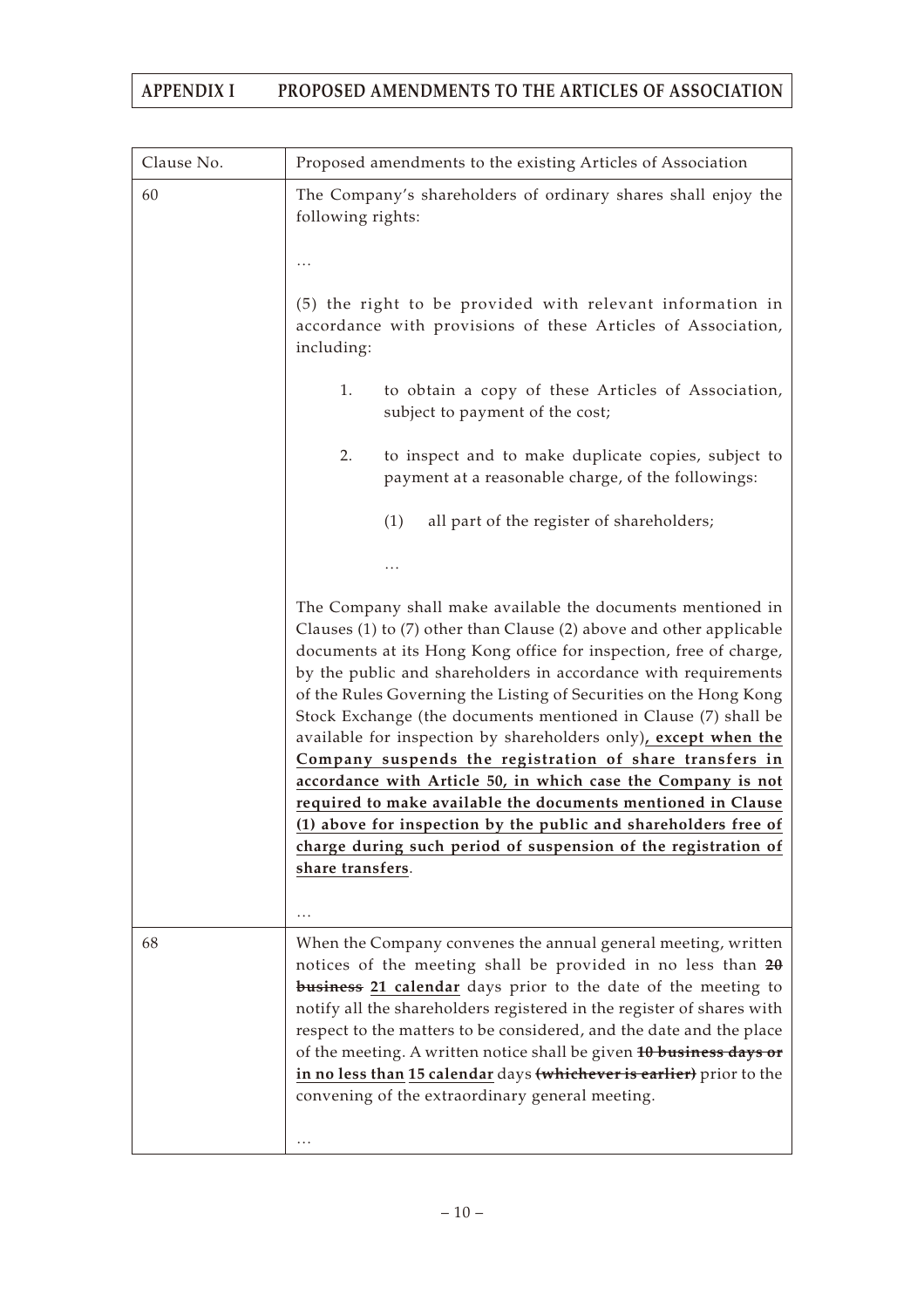| Clause No. | Proposed amendments to the existing Articles of Association                                                                                                                                                                                                                                                                                                                                                                                                                                                                                                                                                                                                                                                                                                                                                                                                                                                                                                                                                                                                                                                                                                                                                                                               |
|------------|-----------------------------------------------------------------------------------------------------------------------------------------------------------------------------------------------------------------------------------------------------------------------------------------------------------------------------------------------------------------------------------------------------------------------------------------------------------------------------------------------------------------------------------------------------------------------------------------------------------------------------------------------------------------------------------------------------------------------------------------------------------------------------------------------------------------------------------------------------------------------------------------------------------------------------------------------------------------------------------------------------------------------------------------------------------------------------------------------------------------------------------------------------------------------------------------------------------------------------------------------------------|
| 74         | Any shareholder entitled to attend and vote at the Shareholders'<br>Meeting shall be entitled to appoint to entrust one or several<br>persons (whether a shareholder or otherwise) as his<br>proxy/proxies to attend and vote on his behalf. Where the<br>shareholder is a legal entity, it is entitled to appoint a person to<br>represent such legal entity to attend and vote. A proxy<br>(including a proxy of an individual shareholder and a legal<br>entity shareholder) so appointed shall have:                                                                                                                                                                                                                                                                                                                                                                                                                                                                                                                                                                                                                                                                                                                                                  |
|            | (1)<br>the right to speak at the meeting;                                                                                                                                                                                                                                                                                                                                                                                                                                                                                                                                                                                                                                                                                                                                                                                                                                                                                                                                                                                                                                                                                                                                                                                                                 |
|            | (2)<br>the right to demand or join in demand for a poll;                                                                                                                                                                                                                                                                                                                                                                                                                                                                                                                                                                                                                                                                                                                                                                                                                                                                                                                                                                                                                                                                                                                                                                                                  |
|            | (3)<br>the right to vote by hand or on a poll unless otherwise<br>provided by relevant laws and administrative regulations<br>and relevant provisions of the securities regulatory<br>authority of the place where the Shares of the Company are<br>listed. Where more than one proxy is appointed, the proxies<br>may only exercise the voting right on a poll.                                                                                                                                                                                                                                                                                                                                                                                                                                                                                                                                                                                                                                                                                                                                                                                                                                                                                          |
| 76         | The proxy form shall be maintained at the residence of the<br>Company or at such other locations as specified for that purpose<br>in the notice regarding the convening of the meeting in no less<br>than 24 hours prior to the time of the meeting at which the proxy<br>proposes to vote or attend, or the time appointed for voting. In the<br>event that such instrument is signed by another person authorized<br>by the appointer, the authorization or other authorization<br>instrument shall be notarized, and such notarized authorization<br>or other instrument shall be maintained at the residence of the<br>Company or at such other locations as specified for that purpose<br>in the notice regarding the convening of the meeting at the same<br>time. In the event that an appointer is a legal entity, its legal<br>representative or such person as authorized by a resolution of its<br>Board of Directors or other governing body may attend the<br>Company's general meeting in the capacity of a representative.<br>For the purpose of these Articles of Association, the attending of<br>and voting at such meeting by the <b>appointeeappointed proxy</b><br>shall be deemed to be done by the appointer (as the case may be). |
|            | If a shareholder is a Recognized Clearing House (or its nominee),<br>it may, as it sees fit, appoint one or more persons as its proxy(ies)<br>to attend and vote at any Shareholders' Meeting or class meeting<br>or creditors meeting. However, if more than one person is<br>appointed, the proxy form shall specify the number and class of<br>the shares relating to each such proxy. Such proxy may exercise<br>the rights of the Recognized Clearing House (or its nominee)<br>which shall be equivalent to the rights enjoyed by other<br>shareholders, including the right to speak and vote, as if it is an<br>individual shareholder of the Company.                                                                                                                                                                                                                                                                                                                                                                                                                                                                                                                                                                                            |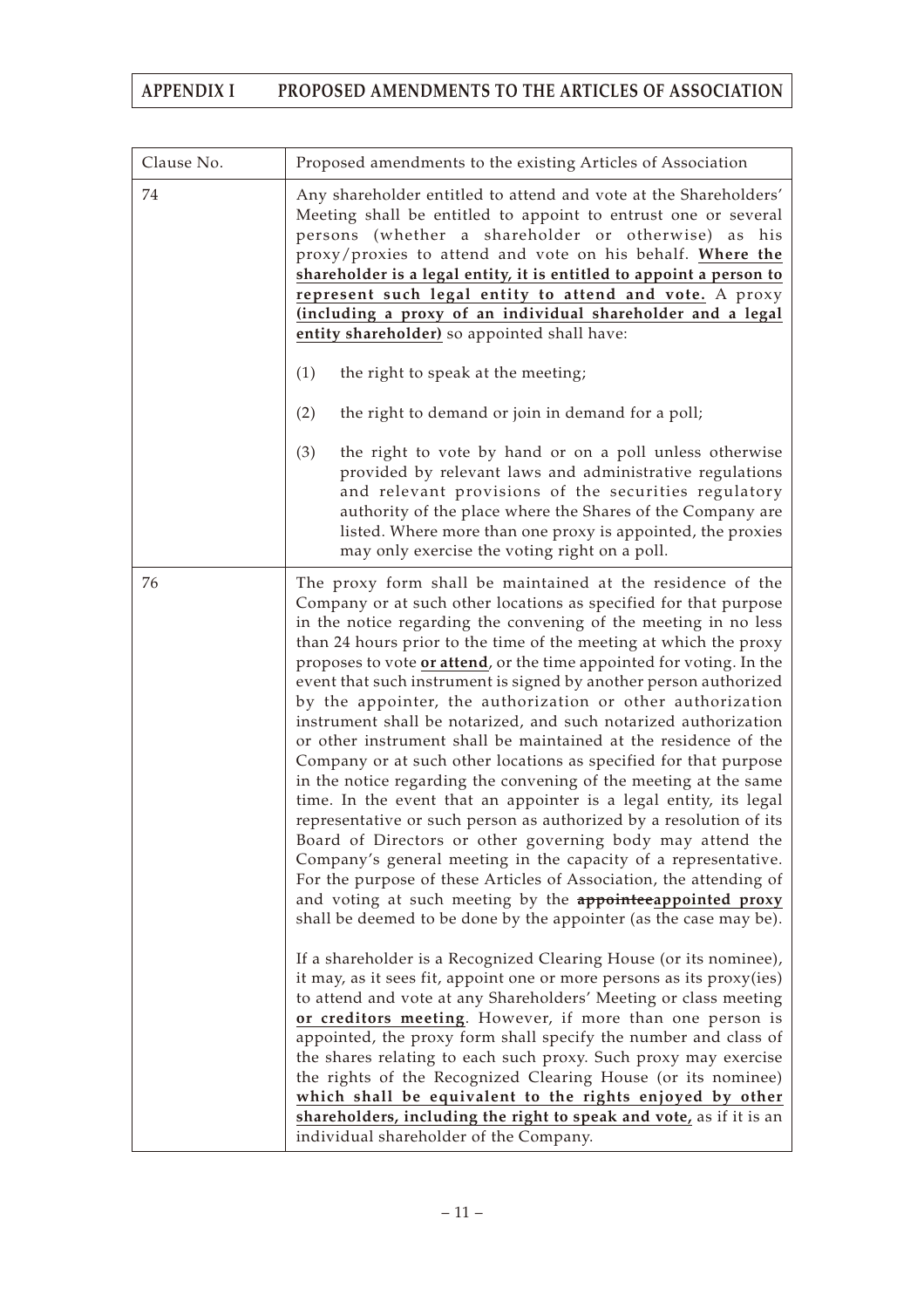| Clause No. | Proposed amendments to the existing Articles of Association                                                                                                                                                                                                                                                                                                                                                                                                                                                                                                                                                                                                                  |
|------------|------------------------------------------------------------------------------------------------------------------------------------------------------------------------------------------------------------------------------------------------------------------------------------------------------------------------------------------------------------------------------------------------------------------------------------------------------------------------------------------------------------------------------------------------------------------------------------------------------------------------------------------------------------------------------|
| 81         |                                                                                                                                                                                                                                                                                                                                                                                                                                                                                                                                                                                                                                                                              |
|            | All shareholders shall have the right to speak and vote at the<br>general meetings, except if H any shareholder should waive<br>his/her voting right on a particular matter, or is restricted to vote<br>only for or against the matter, in accordance with the Rules<br>Governing the Listing of Securities on The Hong Kong Stock<br>Exchange, in which case such shareholder should waive his/her<br>voting right or abstain from voting in accordance with the<br>provisions therein; any vote casted by or on behalf of any<br>shareholder in violation of such provisions or restriction shall not<br>be counted into the poll result.                                 |
| 88         | When requesting the convening of an extraordinary general<br>meeting or a class meeting, it shall be handled according to the<br>following procedures:                                                                                                                                                                                                                                                                                                                                                                                                                                                                                                                       |
|            | (1)<br>Shareholder(s), individually or jointly holding an aggregate<br>of 10% or more of the shares carrying the right to vote at the<br>meeting shall sign one or more written requests of the same<br>form stating the object of the meeting and requesting that<br>the Board of Directors convene an extraordinary general<br>meeting or a class meeting thereof and add resolutions to a<br>meeting agenda. The Board of Directors shall convene an<br>extraordinary or a class general meeting responsively after<br>receipt of such request. The aforesaid amount of<br>shareholding is calculated as on the day when the<br>shareholders make the request in writing. |
| 170        | In the event of a vacancy in the Company's accounting firm,<br>subject to compliance with the relevant requirements of the<br>Rules Governing the Listing of Securities on the Hong Kong<br><b>Stock Exchange</b> , the Board of Directors may retain an accounting<br>firm to fill such vacancy prior to the convening of the general<br>meeting of shareholders. Such accounting firm may continue to<br>act during the vacancy period if the Company has another<br>incumbent accounting firm.                                                                                                                                                                            |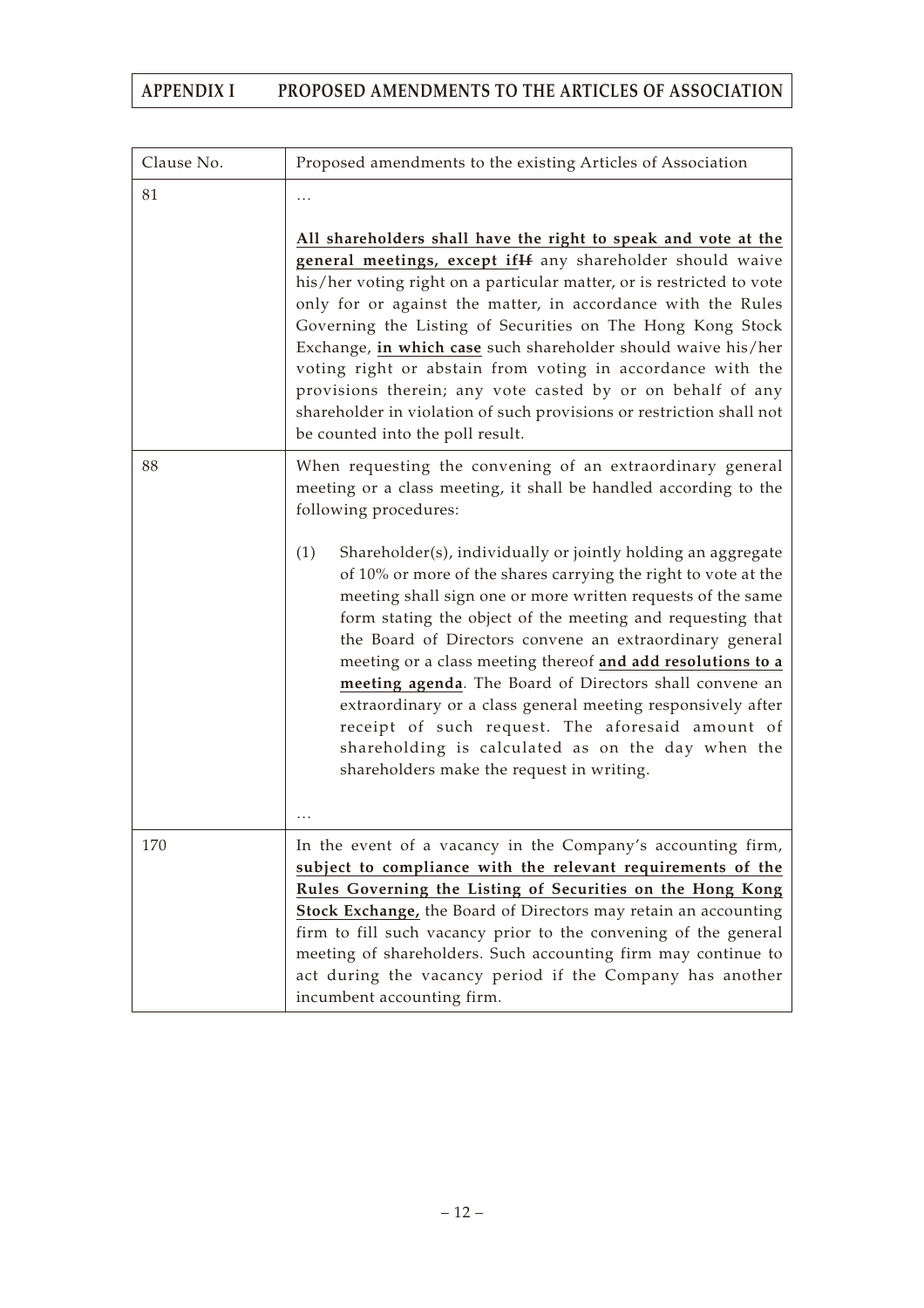| Clause No. | Proposed amendments to the existing Articles of Association                                                                                                                                                                                                                                                                                                                                                                                                    |
|------------|----------------------------------------------------------------------------------------------------------------------------------------------------------------------------------------------------------------------------------------------------------------------------------------------------------------------------------------------------------------------------------------------------------------------------------------------------------------|
| 172        | The remuneration of an accounting firm or the manner in which<br>such firm is to be compensated shall be decided by the<br>Shareholders' Meeting by ordinary resolution. Subject to<br>compliance with the relevant requirements of the Rules<br>Governing the Listing of Securities on the Hong Kong Stock<br>Exchange, t <sub>The remuneration of an accounting firm retained by</sub><br>the Board of Directors shall be decided by the Board of Directors. |
| 173        | The Shareholders' Meeting shall decide to retain, remove or<br>discontinue the retention of an accounting firm by ordinary<br>resolution and shall file such decision with the competent<br>securities regulatory authorities under the State Council.                                                                                                                                                                                                         |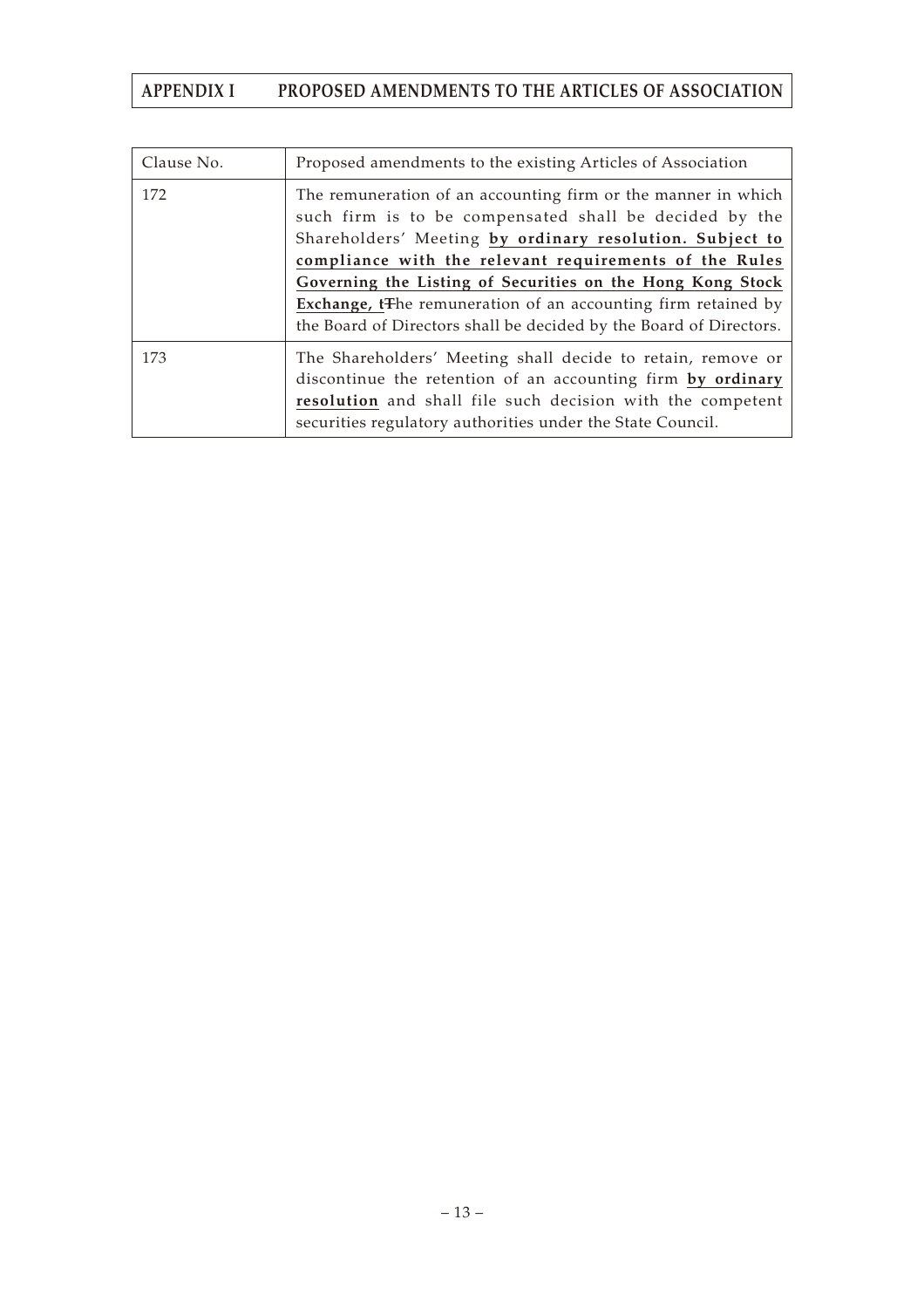

**NOTICE OF ANNUAL GENERAL MEETING FOR THE YEAR 2021**

**NOTICE IS HEREBY GIVEN** that the annual general meeting for the year 2021 (the "**AGM**") of Beijing Digital Telecom Co., Ltd. (the "**Company**") will be held at 46th Floor, South Tower, Lize SOHO, Building 1, No. 20, Lize Road, Lize Financial Business District, Fengtai District, Beijing, the People's Republic of China (the "**PRC**") on Friday, 17 June 2022, at 3:00 p.m. to consider and, if thought fit, to pass the following resolutions:

## **AS ORDINARY RESOLUTIONS**

- 1. to consider and approve the annual report of the Company for the year 2021;
- 2. to consider and approve the report of the board of directors of the Company for the year 2021;
- 3. to consider and approve the report of the board of supervisors of the Company for the year 2021;
- 4. to consider and approve the annual financial report of the Company for the year 2021;
- 5. to consider and approve the profit distribution plan of the Company for the year 2021; and
- 6. to consider and approve the re-appointment of Ernst & Young as the Company's external auditor for the year 2022.

## **AS SPECIAL RESOLUTIONS**

- 1. "**That**:
	- i. Subject to the conditions set out below, the board of directors of the Company be hereby granted an unconditional and general mandate during the Relevant Period (as defined below) to separately or concurrently allot, issue and deal with additional domestic shares and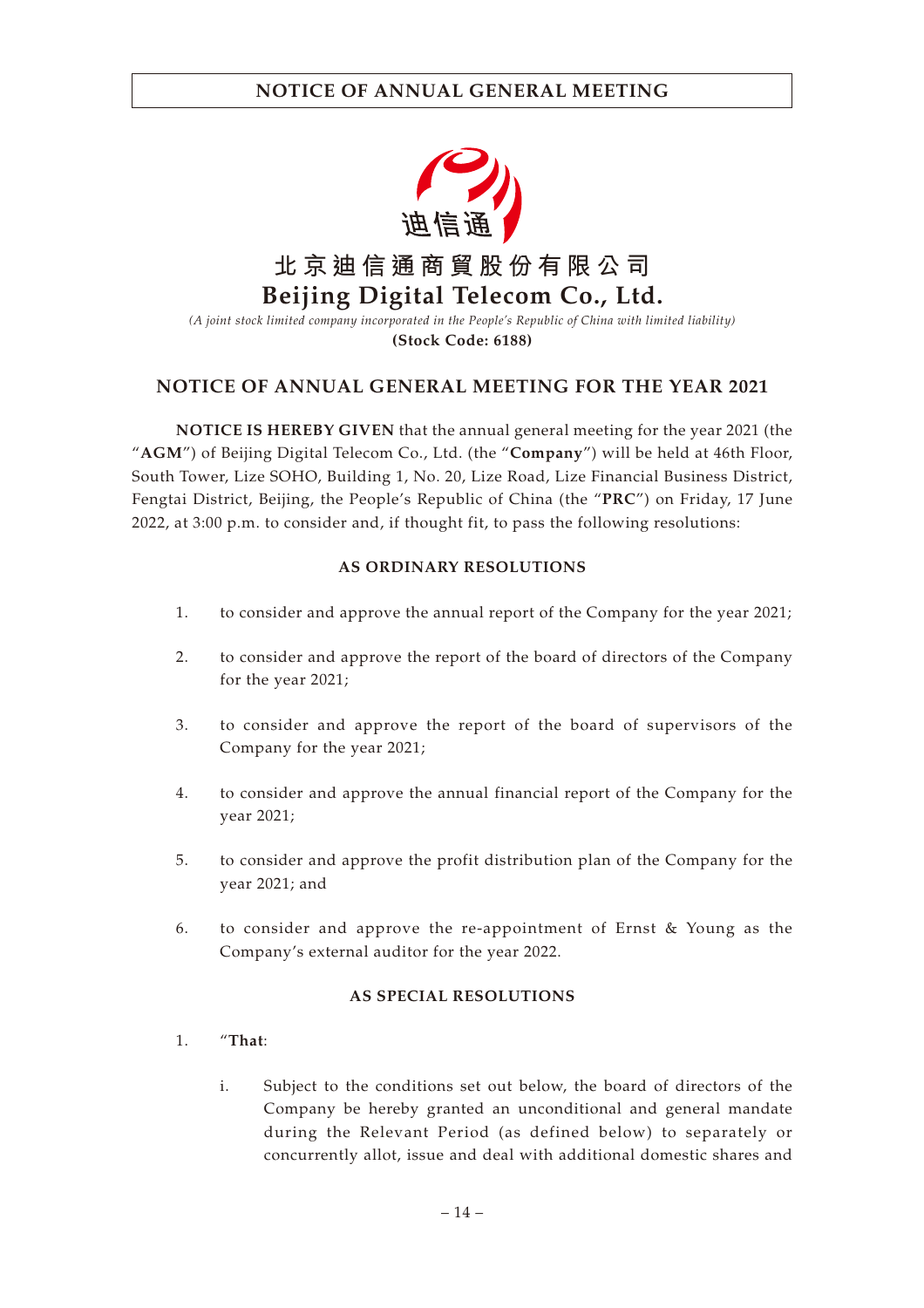overseas-listed foreign shares ("**H shares**") of the Company (including securities convertible into domestic shares and/or H shares of the Company) and to make or grant offers, agreements or options in respect of the above:

- a. such mandate shall not extend beyond the Relevant Period (as defined below), other than in the case of the making or granting of offers, agreements or options by the board of directors of the Company during the Relevant Period which might require the performance or exercise of such powers after the close of the Relevant Period;
- b. the aggregate number of domestic shares and H shares authorised to be allotted and issued or agreed conditionally or unconditionally to be allotted and issued (whether pursuant to an option or otherwise) by the board of directors of the Company, otherwise than pursuant to (i) a Rights Issue (as defined below) or (ii) any option scheme or similar arrangement from time to time being adopted for the grant or issue to directors, supervisors, senior management and/or employees of the Company and/or any of its subsidiaries of shares or rights to acquire shares of the Company approved by the board of directors of the Company, shall not exceed 20% of the aggregate number of each of the domestic shares and H shares of the Company in issue as at the date on which this resolution is passed at the general meeting; and
- c. the board of directors of the Company will only exercise the above authority in compliance with the Company Law of the People's Republic of China (as amended from time to time) and the Rules Governing the Listing of Securities on The Stock Exchange of Hong Kong Limited (as amended from time to time) and with the necessary approvals of the China Securities Regulatory Commission and/or other relevant PRC government authorities;
- ii. For the purpose of this resolution:

"Relevant Period" means the period from the date of the passing of this resolution at the general meeting until the earliest of:

- a. the conclusion of the next annual general meeting of the Company following the passing of this resolution;
- b. the expiration of a 12-month period following the passing of this resolution; or
- c. the revocation or variation of the authority given to the board of directors of the Company under this resolution by the passing of a special resolution of the Company at a general meeting; and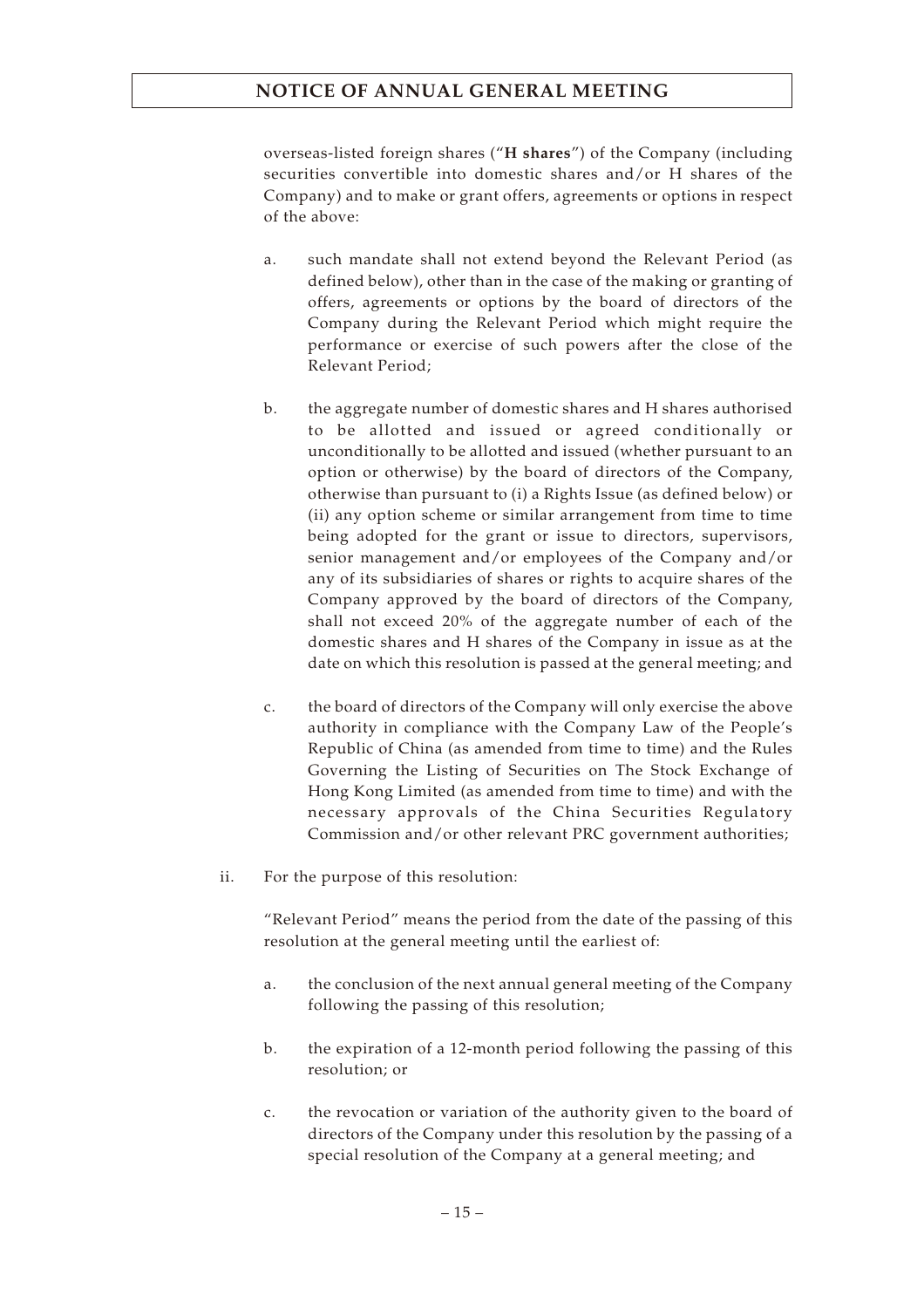"Rights Issue" means an offer to all shareholders of the Company (except any shareholders to which the making of such offers by the Company is not permitted under the laws of the jurisdictions where they reside) and, as appropriate, holders of other equity securities of the Company who are qualified for such offers, for the allotment and issue of shares or other securities in the Company which will or might require the allotment and issue of shares in proportion to their existing holdings of such shares or other equity securities (subject to the exclusion of fractional entitlements);

- iii. Where the board of directors of the Company resolves to issue shares (including securities convertible into domestic shares and/or H shares of the Company) pursuant to paragraph (1) of this resolution, the board of directors of the Company be hereby authorised to approve and execute all documents and agreements and do all things or to procure the execution of such documents and agreements and the doing of such things necessary in their opinion for the issue (including but not limited to determining the time and place for issue, class and number of new shares to be issued, the pricing method and/or issue prices (including price ranges) of the shares, submitting all necessary applications to relevant authorities, entering into underwriting agreements (or any other agreements), determining the use of proceeds, and fulfilling filing and registration requirements of the PRC, Hong Kong and other relevant authorities, including but not limited to registration with relevant PRC authorities of the increase in registered share capital as a result of the issue of shares pursuant to paragraph (1) of this resolution); and
- iv. The board of directors of the Company be hereby authorised to amend the Articles of Association of the Company as they deem necessary to increase the registered share capital of the Company and to reflect the new capital structure of the Company following the allotment and issue of shares of the Company contemplated in paragraph (1) of this resolution."

### 2. "**That**:

the proposed amendments to the Articles of Association (the "**Articles of Association**") of the Company (the "**Proposed Amendments**") (details of which are set out in the announcement of the Company dated 29 April 2022 and the circular of the Company to be despatched to the shareholders of the Company in relation to, among other things, the AGM and the Proposed Amendments) be and are approved and the amended and restated Articles of Association (the "**Amended and Restated Articles of Association**") in the form of the document marked "A" and produced to the AGM (for the purpose of identification initialed by the chairwoman of the AGM) which consolidates all the Proposed Amendments, be and are hereby approved and adopted as the Amended and Restated Articles of Association with immediate effect after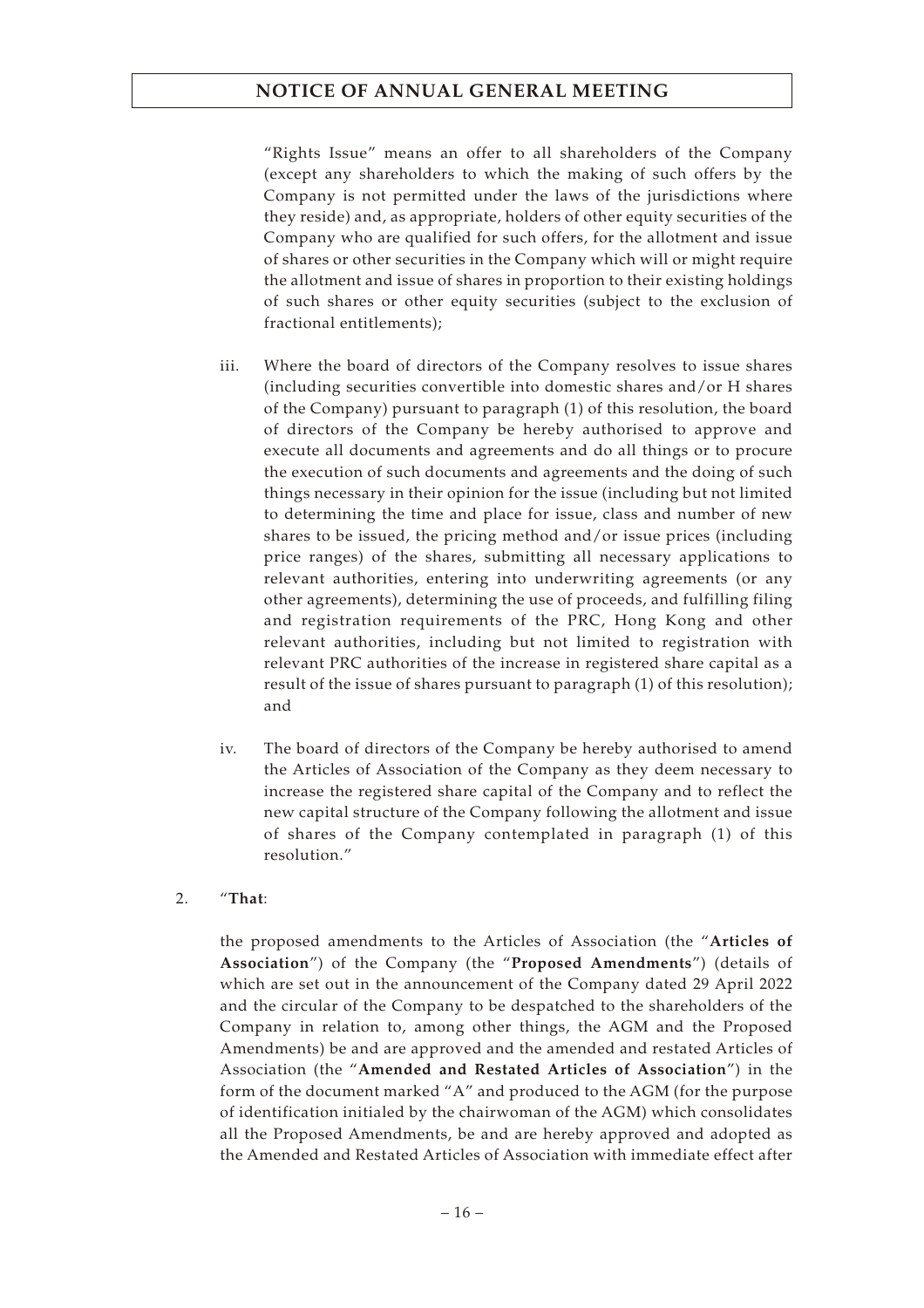the close of the AGM in substitution for and to the exclusion of the existing Articles of Association, and any one director of the Company be and is hereby authorised to do all such acts and things and execute all such documents and make all such arrangement as he/she shall, in his absolute discretion, deem necessary or expedient to give effect to the foregoing."

> By order of the board of directors **Beijing Digital Telecom Co., Ltd. XU Jili** *Chairwoman*

## Beijing, the PRC 29 April 2022

*Notes:*

- 1. Holders of the Company's H shares ("**H Shares**") and domestic shares ("**Domestic Shares**") whose names appear on the register of members of the Company on Friday, 17 June 2022 are entitled to attend and vote at the AGM. The register of members of the Company will be closed from Wednesday, 18 May 2022 to Friday, 17 June 2022 (both days inclusive), during which time no transfer of H Shares will be effected. In order to be eligible to attend and vote at the AGM, any holders of H Shares whose transfers have not been registered must deposit the transfer documents together with the relevant share certificates at the H Share registrar of the Company, Computershare Hong Kong Investor Services Limited at Shops 1712–1716, 17th Floor, Hopewell Centre, 183 Queen's Road East, Wanchai, Hong Kong, not later than 4:30 p.m. on Tuesday, 17 May 2022.
- 2. Any shareholder of the Company entitled to attend and vote at the AGM is entitled to appoint one or more proxies to attend and vote at the meeting on his behalf. A proxy needs not be a shareholder of the Company.
- 3. A proxy shall be appointed by an instrument in writing (including the proxy form). Such instrument shall be signed by the appointer or his attorney duly authorised in writing. If the appointer is a legal person, then the instrument shall be signed under a legal person's seal or signed by its director or an attorney duly authorised in writing. The instrument appointing the proxy shall be deposited at the Company's H Share registrar, Computershare Hong Kong Investor Services Limited, at 17M Floor, Hopewell Centre, 183 Queen's Road East, Wanchai, Hong Kong for holders of H Shares; or at the registered office of the Company for holders of Domestic Shares not less than 24 hours before the time appointed for the holding of the AGM (i.e. before 3:00 p.m. on Thursday, 16 June 2022) or any adjournment thereof (as the case may be). If the instrument appointing the proxy is signed by a person authorised by the appointer, the power of attorney or other document of authority under which the instrument is signed shall be notarised. The notarised power of attorney or other document of authority shall be deposited together and at the same time with the instrument appointing the proxy at the Company's H Share registrar or the registered office of the Company (as may be applicable).
- 4. Shareholders or their proxies are required to produce their identification documents when attending the AGM.
- 5. Miscellaneous
	- i. It is expected that the AGM will last for half a day. All attending shareholders shall arrange for their transportation and accommodation and shall bear all their own expenses in connection with their attendance.